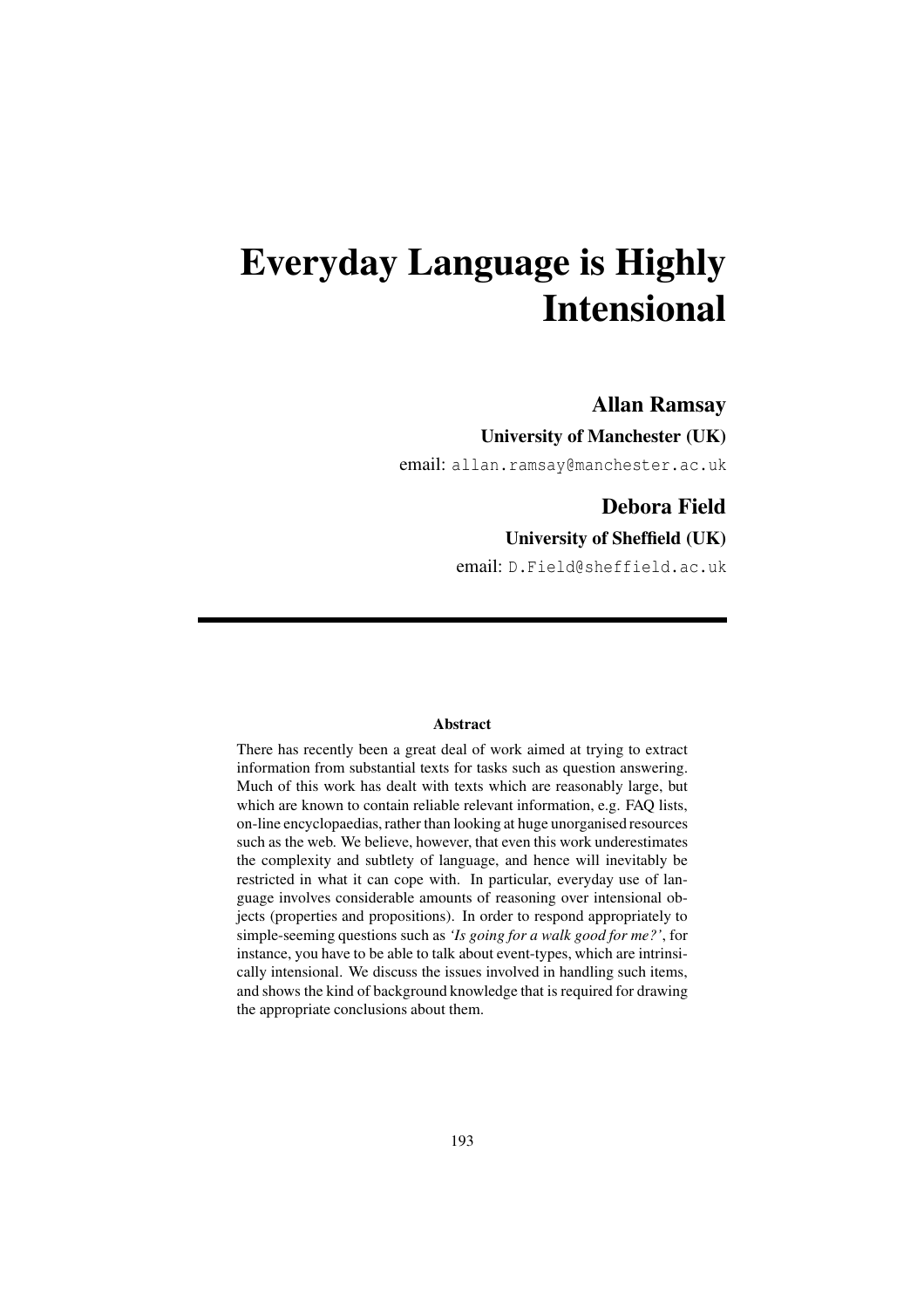#### 1 Introduction

The work reported here aims to allow users to interact with a health information system via natural language. In this context, allowing a user to make simple statements about their condition and then ask questions about what they can or should do, as in (1), seems to be a minimal requirement.

(1) My doctor says I am allergic to eggs. Is it safe for me to eat cake?

Understanding such utterances requires the use of a highly intensional representation language, and responding to them requires a surprising amount of background knowledge. We will consider below the problems that such everyday utterances bring for formal paraphrases of natural language, and we will look at the kind of background knowledge that is required for producing the right kinds of response. In order to produce a system that carries out the required inference we need access to an inference engine for carrying out proofs in a representation language with the required expressive power. The details of the engine we use are beyond the scope of this paper. (Ramsay, 2001; Ramsay and Field, 2008). For the purposes of the current paper we will simply show the results that can be obtained by using it.

The work reported here is complementary to work on corpus-based approaches such as textual entailment: approaches that ignore the intensionality of everyday language will inevitably fail to capture important inference patterns, but on the other hand the work reported here cannot deal with large amounts of information provided as free text. Ideally, the two approaches will be combined. The aim of the current paper is to provide a reminder of the prevalence of intensionality in everyday language, and to demonstrate that modern theorem proving techniques can cope with this kind of knowledge without introducing undue processing delays.

#### 2 Background

The general idea behind the work reported here is that users will input statements about their health, either spontaneously or in response to prompts from the system, and will ask questions about what they can and should do, and the system will provide them with appropriate guidance. The overall architecture is completely classical:

- 1. The user's input is translated into a meaning representation (logical form, LF) in some suitable representation language.
- 2. This LF contains a specification of the illocutionary force of the input (is it a statement, or a question, or a command, or ...?).
- 3. If the utterance is classified as a statement, its propositional content is added to the system's view of the user's beliefs, and if it is classified as a question, the system will attempt to use its background knowledge of the domain to answer it. We are not currently attempting to make the system do anything in response to a command from the user, since users do not generally issue commands in our chosen domain, but clearly if this did happen then we would want to make the system construct a plan to carry out the required action.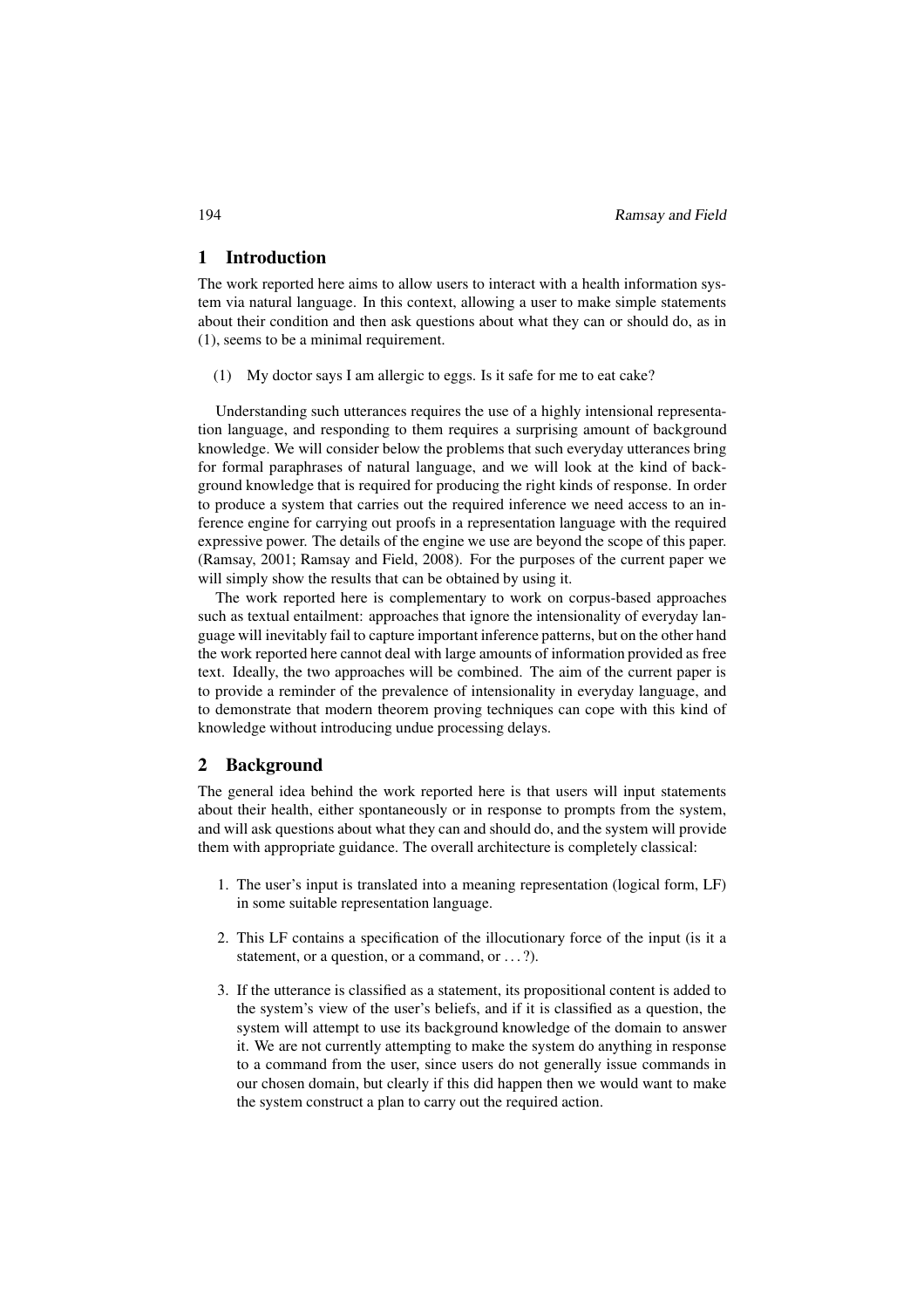This part of the system's activity requires it be able to access and exploit relevant background knowledge. This is obvious in the case of questions, but in the given domain it is also important to be able to spot situations where the user's beliefs are incomplete or are in conflict with the system's beliefs, since most people's understanding about medical topics is flawed. The ability to reason about what has been said, then, is crucial to the construction of appropriate responses.

This architecture is entirely orthodox. What is unusual about the current work is the emphasis on intensionality, so the first thing to do is examine why we believe that this is such a significant problem.

1. Doctors and patients make extensive use of generic NPs and bare plurals: *'If you follow this diet you should manage to control them without drugs'*, *'Do you normally have snacks?'*, *'When I started chemotherapy, on the 2nd of August, glycaemia was still rather high'* . . .

Such NPs are not, in fact, all that much more prevalent in this domain than in general language. Across the BNC, for instance, it turns out that 27% of NPs have *'the'* as their determiner, 19% are bare plurals, 29% are bare singulars, 11% have *'a'* or *'an'* as their determiner, and the remainder have a variety of other determiners<sup>1</sup>.

Thus bare plural and generic singular NPs occur about as frequently as *'the'* and *'a'*, and substantially more freqently than *'some'*, *'all'* and *'every'* (less than 1% each). They have, however, been much less widely discussed by formal semanticists, and there are a number of serious problems with the analyses that have been proposed (Carlson, 1989; Ramsay, 1992; Cohen, 1994).

2. Everyday language is littered with words that can be used either as nouns or verbs, and many of the apparently verbal uses of such words occur in essentially nominal contexts. Table 1 shows the pattern of usage for three common words<sup>2</sup>, but it should be noted that about 25% of the instances that are classified as verbs are present participle forms, many of which are actually nominal or verbal gerunds and hence should be regarded as nouns.

|      | Verb | Noun | <b>Other</b> |
|------|------|------|--------------|
| walk | 75%  | 22%  | 3%           |
| run  | 70%  | 24%  | 6%           |
| kick | 63%  | 35%  | 2%           |

Table 1: Uses of common words in the BNC

Axiomatisation of the semantics of such words requires considerable care, since we need to ensure that all the examples in (2) have very similar consequences.

(2) a. Swimming is good for you.

 $1<sup>1</sup>$ The count of bare singulars is in fact a slight overestimate, since it includes some uses of singular nouns as modifiers.

<sup>&</sup>lt;sup>2</sup>The classification is taken directly from the BNC tags.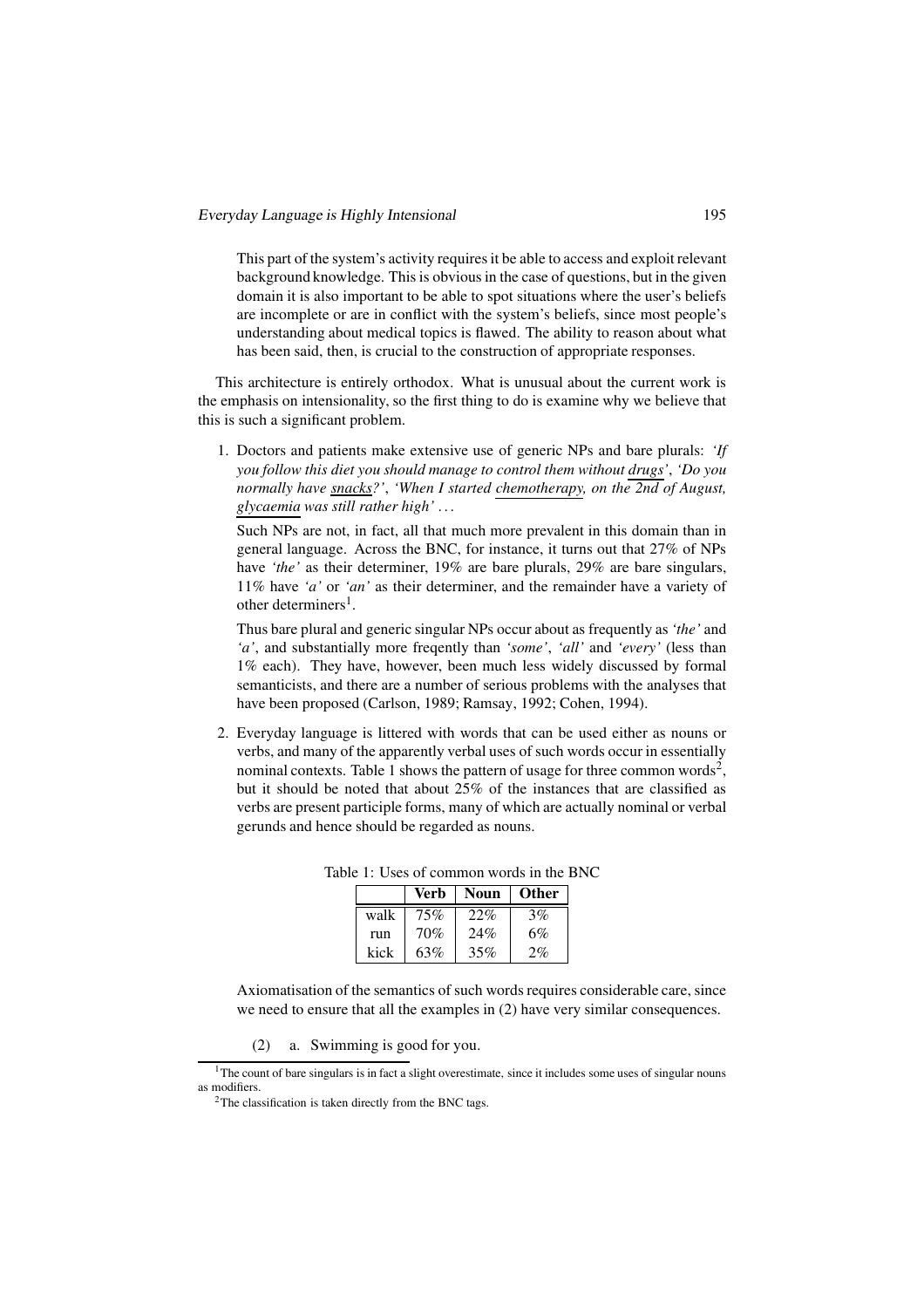- b. Going for a swim is good for you.
- c. It is good for you to go swimming.
- 3. The goal of the project is to produce appropriate responses to simple statements and queries about a patient's health. To do this, we need to be able to specify a body of background knowledge in this area. We believe that for applications such as medical information provision it is important that the information provided be as accurate as possible, and hence that it may be necessary to provide the required background knowledge from scratch. This is, of course, a very time-consuming and challenging activity, and it would be nice to be able to side-step it by extracting the required information from existing texts. Unfortunately, it seems likely that any such existing text will contain gaps which will lead to the generation of partial, or wrong, answers. As noted above, ideally we would want to link special purpose knowledge of the kind outlined here with information extracted from existing texts, but for the current paper we are just looking at what is involved in providing the required knowledge from scratch.

It turns out, as will be seen below, that much of this knowledge involves quantification over situation types (of roughly the kind discussed by (Barwise and Perry, 1983)), and in particular it involves statements about whether one situation type is a subset of another, or is incompatible with it. This kind of knowledge is intrinsically intensional, but it is hard to see how it can be avoided in this domain.

#### 3 Logical forms

The logical forms that we use are fairly orthodox.

- We assume that events are first-class objects, as suggested by Davidson Davidson (1967, 1980).
- We allow other entities to play named roles with respect to these events, where we denote that some item *X* is, for instance, the agent of some event *E* by writing  $\Theta(E, agent, X)$ : using this notation, rather than writing *agent*(*E,X*), allows us to quantify over thematic roles, which in turn allows us to state generalisations that would otherwise be awkward.
- We treat tense as a relation between speech time and 'reference time', and aspect as a relation between reference time and event time, as suggested by Reichenbach Reichenbach (1947, 1956).
- We use 'reference terms' to denote referring expressions, so that  $ref(\lambda Xman(X))$ is used to denote *'the man'*. Reference terms are similar to 'anchors' from (Barwise and Perry, 1983), though the treatment is essentially proof-theoretic (similar to the discussion of presupposition in (Gazdar, 1979; van der Sandt, 1992)) rather than model theoretic.
- Given that we are particularly concerned with the intensional nature of natural language, we need to use a formal language that supports intensionaly. The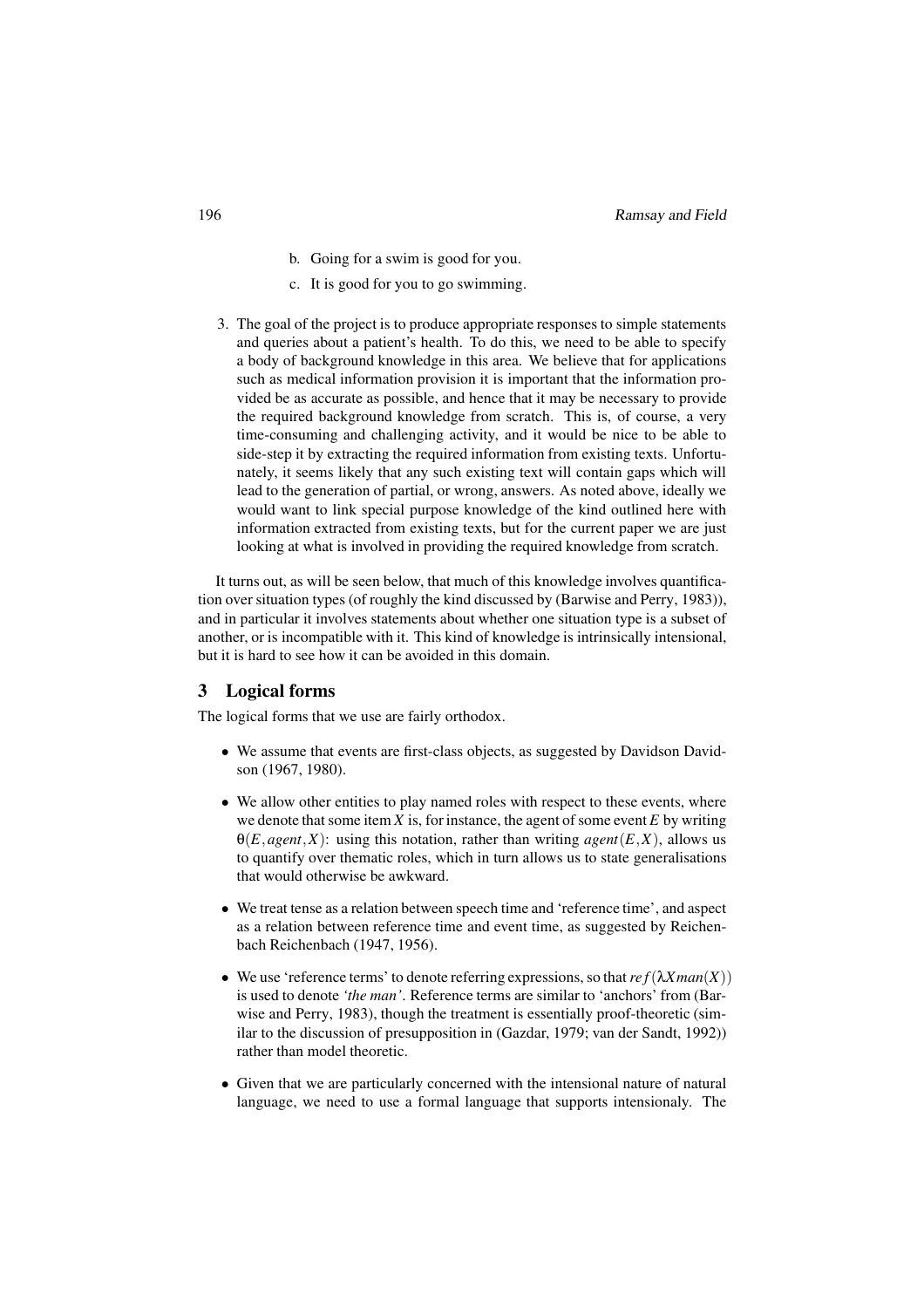language we choose is a constructive version of property theory (Turner, 1987; Ramsay, 2001). We have extended the theorem prover described in (Ramsay, 2001) to cope with reasoning about knowledge and belief, and we have shown how this can be used to carry out interesting inferences in cooperative and noncooperative situations (Ramsay and Field, 2008).

We also include the surface illocutionary force in the LF, since this is part of the meaning of the utterance and hence it seems sensible to include it in the LF. In particular, there are interactions between surface illocutionary force and other aspects of the meaning which are hard to capture if you treat them independently. This is slightly less standard than the other aspects of our LFs, but it does have the advantage that these LFs keep all the information that we can obtain by inspecting the form of the utterance in one place.

A typical example of an LF for a simple sentence is given in Figure  $1<sup>3</sup>$ .

(3) The man loves a woman.

```
claim(∃B : {woman(B)}
       ∃C : {past(now,C)}
            ∃D : {aspect(C,simplePast,D)}
                θ(D, agent, ref(λE(man(E))))
                &θ(D,object,B)
                &event(D, love))
```
Figure 1: Logical form for (3)

If you want to reason about utterances in natural language, e.g. in order to answer questions on the basis of things you have been told, then there seems to be no alternative to constructing LFs of the kind in Figure 1, axiomatising the relevant background knowledge, and then invoking your favourite theorem prover. Shallow semantic analysis simply does not provide the necessary detail, and it is very hard to link textual entailment algorithms (Dagan et al., 2005) to complex domain knowledge. The critical issue in connecting NLP systems to rich axiomatisations of domain knowledge seems likely to be that existing frameworks for constructing meaning representations are not rich enough, not that they are too rich. In the remainder of this paper we will explore three specific issues that have arisen in our attempt to use natural language as a means for accessing medical knowledge. We have beoome sensitised to these issues because of their importance for our application, but we believe that they are actually widespread, and they will need to be solved for any system which links natural language to complex domain knowledge.

#### 4 Bare NPs

Consider (4):

<sup>3</sup>*All* the formal paraphrases in this paper are obtained from the target sentences by parsing the text and using the standard techniques of compositional semantics.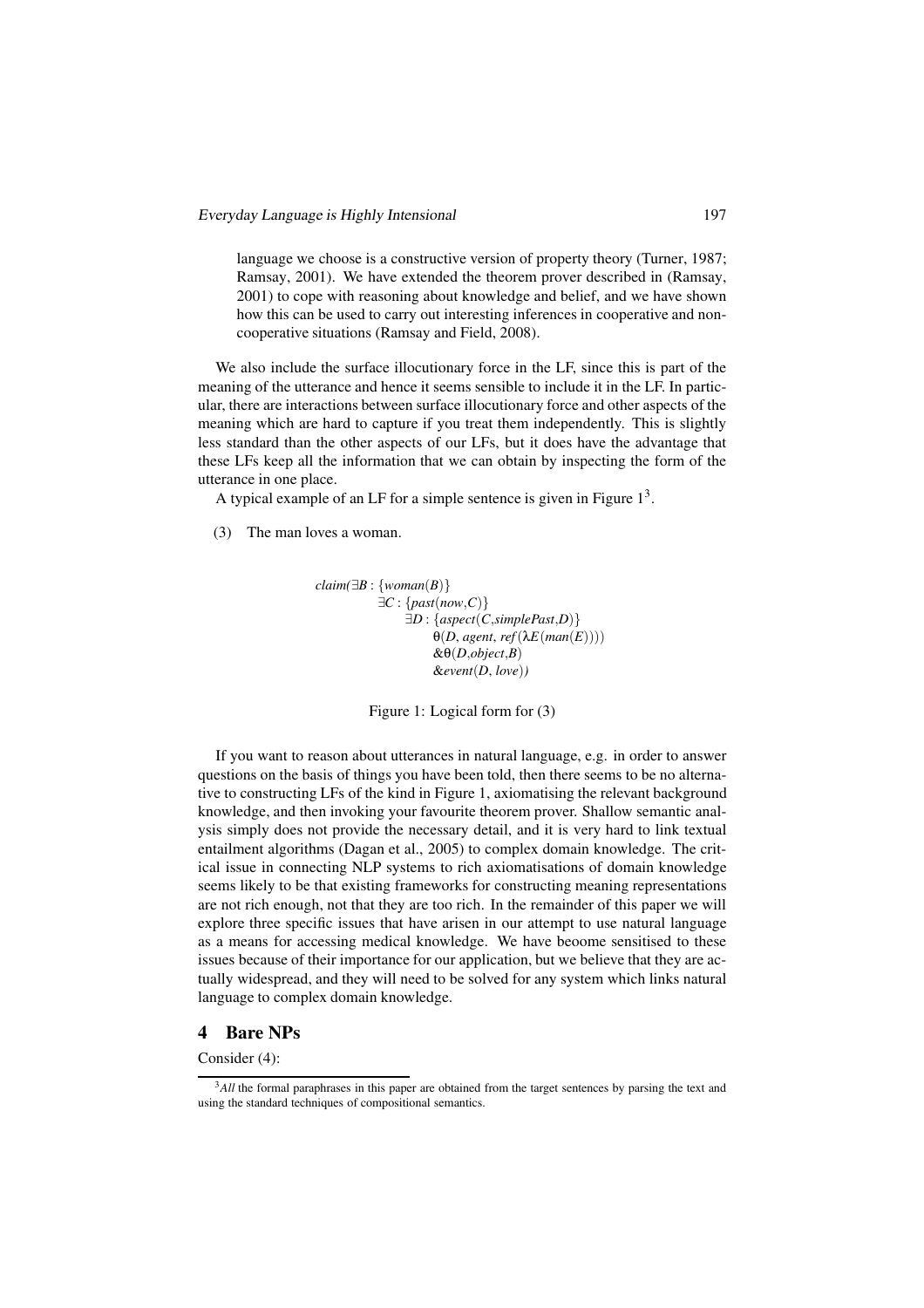- (4) a. I am eating eggs.
	- b. I eat eggs.
	- c. I am allergic to eggs.

What is the status of *'eggs'* in these sentences?

It is clear that in (4a) there are some eggs that I am eating, so that (4a) means something quite like *'I am eating some eggs.'*. (4b), on the other hand, means something fairly different from *'There are some eggs that I eat'*, since it does not seem to commit the speaker to the existence of any specific set of eggs. The use of the simple aspect with a non-stative verb gives (4b) a habitual/repeated interpretation, saying that there are numerous eating events, each of which involves at least one egg.

It seems, then, that it is possible to treat *'eggs'* in (4a) and (4b) as a narrow scope existential, with the simple aspect introducing a set of eating events of the required kind.

You would not, however, want to paraphrase (4c) by saying that there are some eggs to which I am allergic. (4b) says that there is a relationship between me and situations where there is an egg present, namely that if I eat something which has been made out of some part of an egg then I am likely to have an allergic reaction. The bare plural *'eggs'* in (4c) seems to have some of the force of a universal quantifier. This is problematic: does the bare plural *'eggs'* induce an existential or a universal reading, or something entirely different?

Note that the word *'eggs'* can appear as a free-standing NP (as in (4a)) or as the head noun of an NP with an explicit determiner (as in *'He was cooking some eggs.'*). In the latter context, the meaning of *'eggs'* is normally taken be the property  $\lambda X(\text{egg}(X))$ , to be combined with the determiner *'some'* to produce an existentially quantified expression which can be used as part of the interpretation of the entire sentence.

It is clear that there are constructions that involve allowing prepositions to take nouns rather than NPs as their complements, in examples like *'For example, cockerels generally have more decorative plumage than hens'*, where *'example'* is evidently a noun rather than an NP. If we allow the adjective *'allergic'* to select for a PP with a noun complement rather than an NP complement, we can obtain an interpretation of (4c) which says that my allergy is a relation between me and the property of being an egg (= the set of eggs) (Figure 2).

> *utt(claim,* ∃*Bstate*(*B*,*allergic*(*to*,  $\lambda C(egg(C))),$ *ref*(λ*D*(*speaker*(*D*)))*!*0) &*aspect*(*now*,*simple*,*B*)*)*

#### Figure 2: Logical form for (4c)

Thus we can distinguish between cases where *'eggs'* is being used as an NP, where it introduces a narrow scope existential quantifier, and ones where it is being used as an NN, where it denotes, as usual, the property  $\lambda(X,egg(X))$ . We still have to work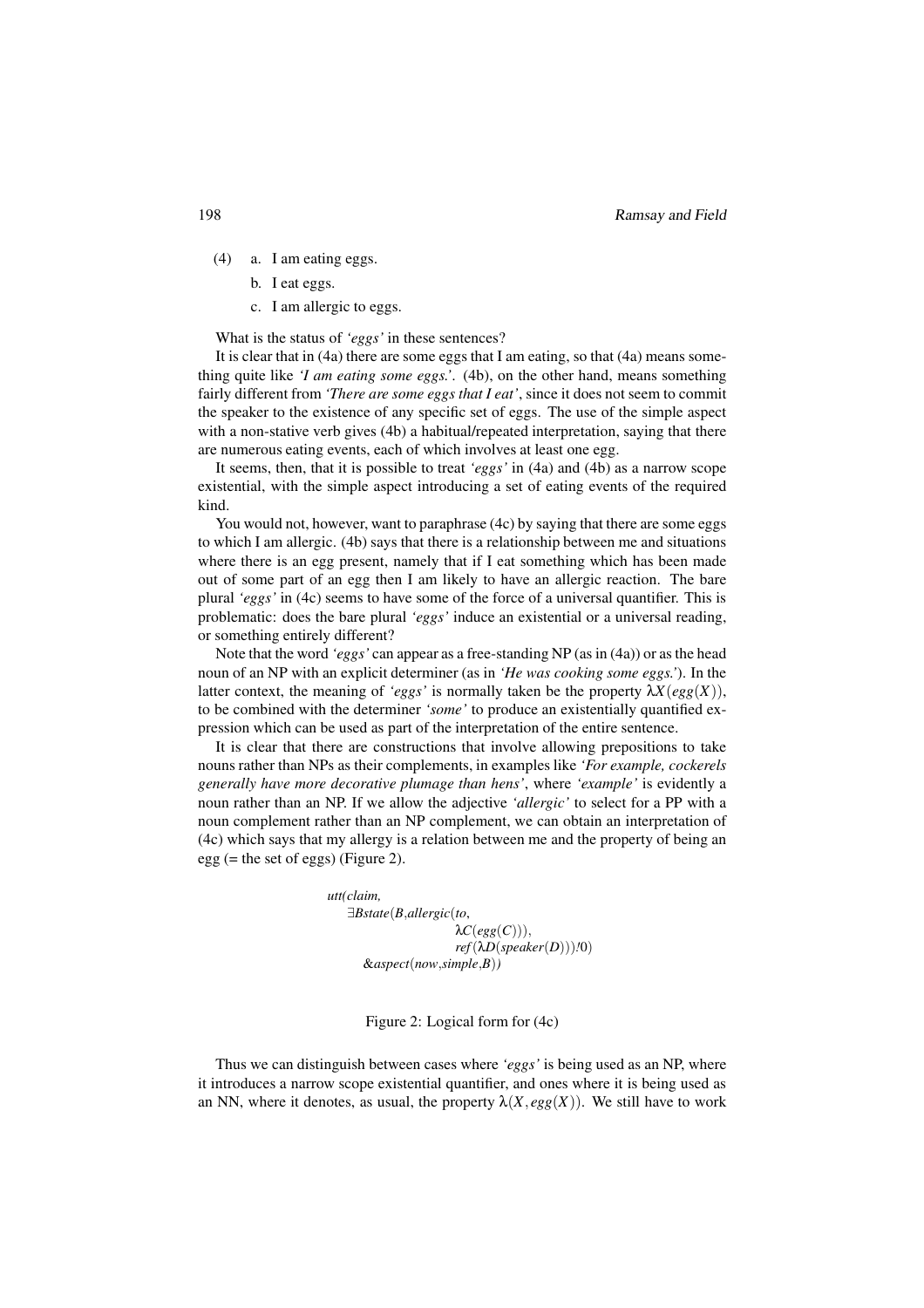out saying that the relationship *'allergic'* holds between me and the property of being an egg, but at least we have escaped the trap of saying that it holds between me and some eggs (or indeed all eggs). We will return ton this in §6

#### 5 Nominalisations and paraphrases

As noted above, there are often numerous ways of saying very much the same thing, and these often involve using combinations of nominal and verbal forms of the same root. To cope with these, we have to do two things: we have to construct appropriate logical forms, and we have to spot cases where we believe that there is no significant difference between the various natural language forms and introduce appropriate rules for treating one as canonical.

Gerunds and gerundives occur in very much the same places as bare NPs, and have very much the same feeling of being about types of entity.

- (5) a. Exercise is good for you.
	- b. Swimming is good for you.
- (6) a. I like watching old movies.
	- b. I like old movies.

It therefore seems natural to treat them in much the same way, as descriptions of event *types*, as in Figure 3

```
utt(claim,
∃Bstate(B,
        λC(∃Devent(D,swim) & θ(D,agent,C)),
        λE(good(E)))\&for(B,ref(\lambda F(hearer(F)))/4)&aspect(now,simple,B))
```
Figure 3: Logical form for (5b)

The logical form in Figure 3 says that there is a state of affairs relating events where someone does some swimming and the property of being good, and that this state of affairs concerns the speaker. This does at least have the benefit of exposing the key concepts mentioned in (5b), and of doing so in such a way that it is possible to write rules that support appropriate chains of inference.

The kind of inference we are interested in concerns patterns like the ones in Figure 4



Figure 4: A simple(!) pattern of natural reasoning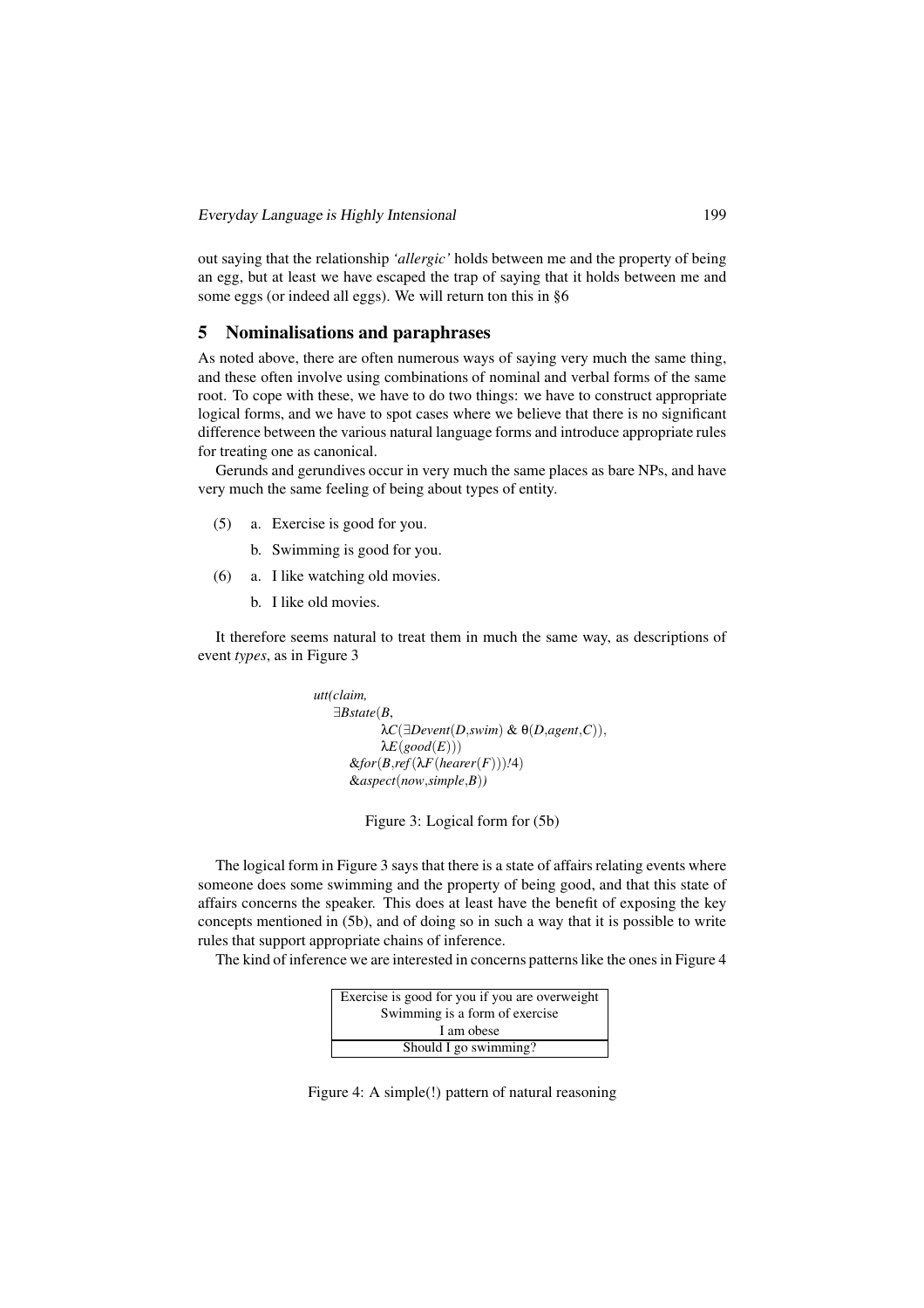We will discuss the rules and inference engine that are required in order to support this kind of reasoning in §6 and §7. For now we are concerned with the fact that the last line in Figure 4 could have been replaced by a number of alternative forms such as *'Is swimming good for me?'* or *'Is it good for me to go swimming'* without any substantial change of meaning.

In general, we believe that determining the relationships between sentences requires inference based on background rules which describe the relationships between terms. However, when we have forms which are essentially paraphrases of one another, these rules will tend to be bi-equivalences–rules of the form  $P \leftrightarrow Q$ . Such rules are awkward for any theorem prover, since they potentially introduce infinite loops: in order to prove *P* you can try proving *Q*, where one of the possible ways of proving *Q* is by proving *P*, ... It is possible to catch such loops, and our inference engine does monitor for various straightforward loops of this kind, but they do introduce an extra overhead. Equivalences of this kind are, in any case, not really facts about the world so much as facts about the way natural language describes the world. It seems therefore more sensible to capture them at the point when we construct our logical forms, when they can be dealt with by straightforward pattern matching and substitution on logical forms, rather than by embodying them as bi-directional rules to be used as required by the inference engine. We use rules of the kind given in Figure 5 to canonical versions of logical forms for sentences which we regard as mutual paraphrases. These rules are matched against elements of the logical form, and the required substitutions are made. This process is applied iteratively, so that multiple rules can be applied when necessary.

> ∃*B* : {*allergy*(*B*,*C*)} <sup>∃</sup>*Devent*(*D*,*have*) & <sup>θ</sup>(*D*,*object*,*B*) & <sup>θ</sup>(*D*,*agent*,*E*) & *aspect*(*X*,*Y*,*D*) ↔ ∃*Fstate*(*F*,*E*,λ*G*(*allergic*(*G*)),*to*(*C*))  $\&$  aspect(*X*,*Y*,*F*) *event*(*B*,*go*)  $&θ(B, event, λC(event(C, D)))$

&θ(*B*,*agent*,*E*)  $\leftrightarrow$  *event*(*B*,*D*) & $\theta$ (*B*,*agent*,*E*)

Figure 5: Canonical form rules

The first of the rules in Figure 5 captures the equivalences between *'I have an allergy to eggs'* and *'I am allergic to eggs'*, *'having an allergy to milk is bad news'* and *'being allergic to milk is bad news'*, and so on, and the second captures the equivalences between *'I like walking'* and *'I like going walking'*, *'Swimming is good for you'* and *'Going for a swim is good for you'*, and so on. These equivalences have to be captured somewhere, and we believe that canonical forms of this kind arte a good way to do it. We will return to where the rules in Figure 5 come from in §8.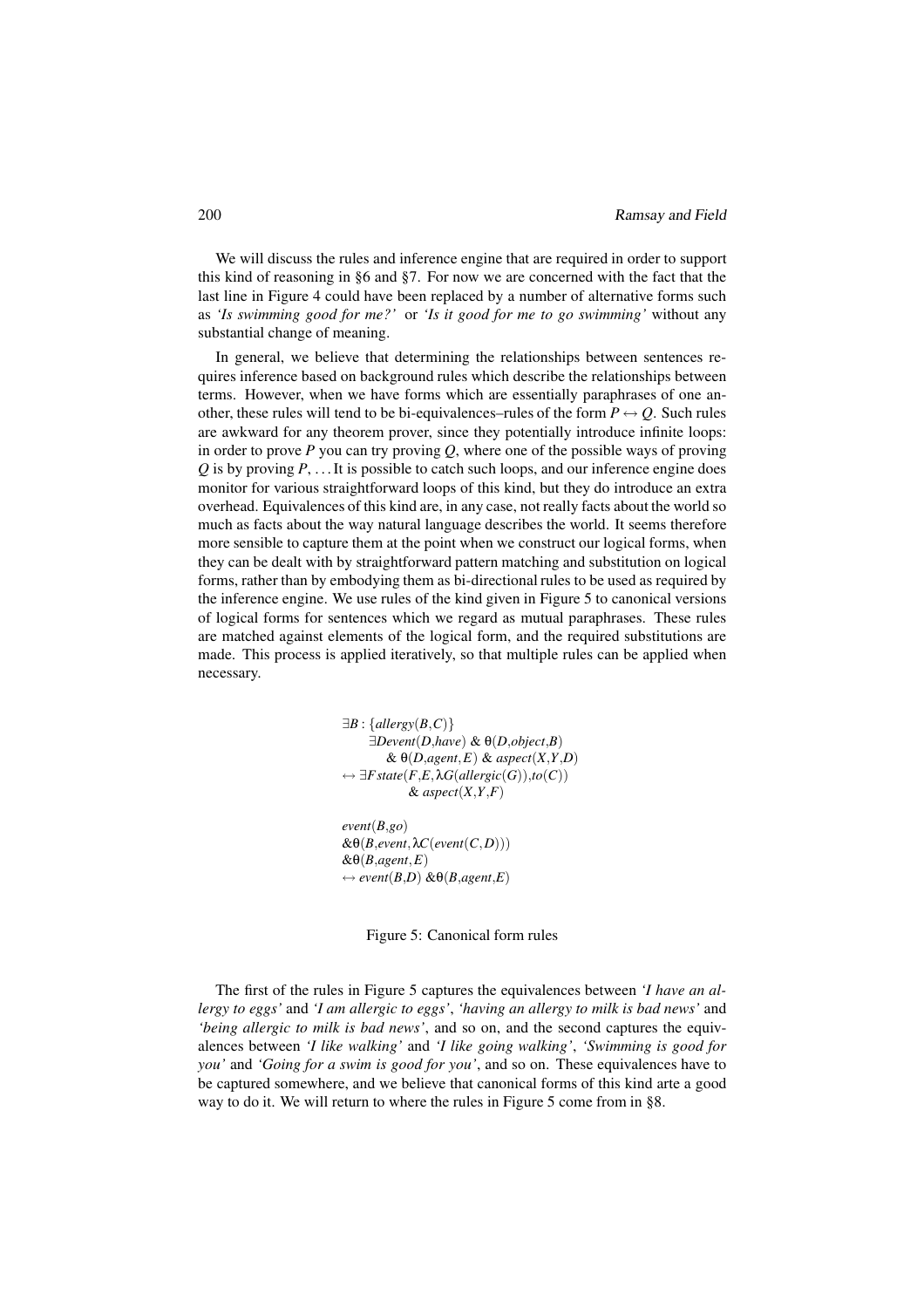Everyday Language is Highly Intensional 201

#### 6 Intensional predicates

The material we are interested in, like all natural language, makes extensive use of intensional predicates. The adjective *'good'* in *'Going swimming is good for you'* expresses a relationship between an event type (*'going swimming'*) and an individual; the verb *'make'* in *'Eating raw meat will make you feel sick'* expresses a relationship between an event type (*'eating raw meat'*) and a state of affairs (*'you are ill'*). Constructions like these are widespread, and are inherently intensional. To draw conclusions about sentences involving them, you have to be able to reason about whether one event type or one parameterised state of affairs is a subset of another, which is the essence of intensionality.

Once you recognise that examples like these involve event types and propositions, it is fairly straightforward to construct appropriate logical forms. We simply use the notation of the λ-calculus to depict abstractions (e.g. event types), and we allow propositions to appear in argument positions, and standard techniques from comppsitional semantics do the rest.

```
∃C : {future(now,C)}
  ∃Bevent(B,make)
    &θ(B,
        scomp,
        λD(event(D,feel)
             & θ(D,object,λE(sick(E)))
             \& \theta(D, agent, ref(\lambda F(hearer(F)))/5)))&θ(B,
         cause,
        λG ∃Hevent(H,eat)
                \&\exists I : {raw(I) & meat(I)}\theta(H,object,I)
                &θ(H,agent,G))
     &aspect(C,simple,B)
```
Figure 6: Eating raw meat will make you feel sick

Figure 6 describes a relationship between situations where you eat raw meat and ones where you feel sick. This is entirely correct: what else could this sentence denote?

Constructing formal paraphrases for sentences involving intensional predicates is thus both straightforward (so long as you can parse them) and essential. Formal languages that support such paraphrases are, however, potentially problematic. The key problem is that such languages tend to permit paradoxical constructions such as the Liar Paradox and Ruessll's set which introduce sentences which are true if and only if they are false. It is difficult to provide semantics for languages which allow paradoxes to be stated, but there are a number of ways out of this dilemma, either by putting syntactic restrictions on what can be said (Whitehead and Russell, 1925; Jech, 1971) or by devising appropriate interpretations (Turner, 1987; Aczel, 1988). We choose to employ a constructive variant of property theory, because it allows us a comparatively straightforward and implemetable proof theory, but it does not really matter what you choose. What does matter is that if you choose a language with less expressive power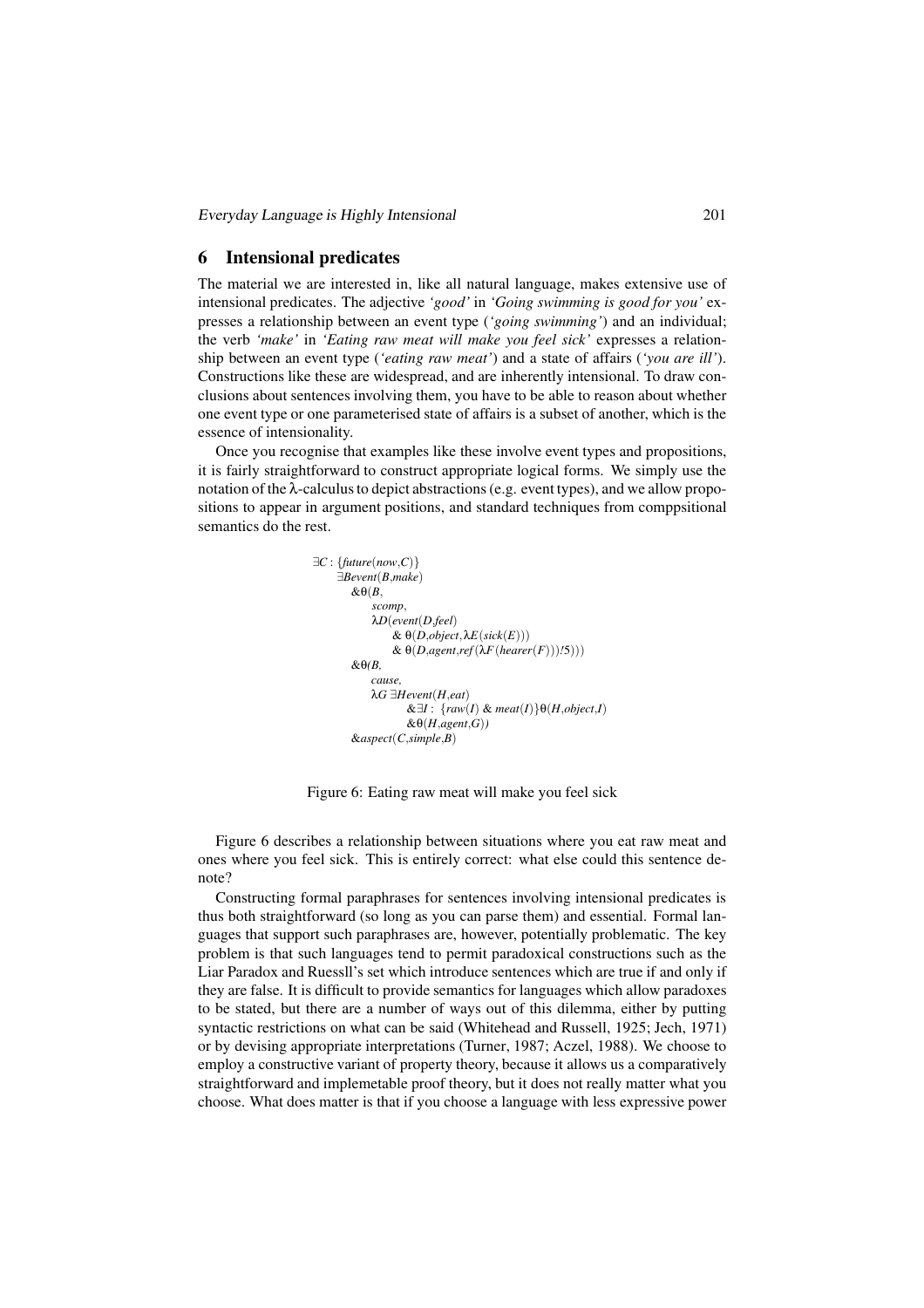than natural language, such as description logic, your paraphrases must fail to support some of the distinctions that are expressible in natural language, and as a consequence you will inevitably draw incorrect conclusions from the texts you are processing.

#### 7 Inference

Consider (7):

- (7) a. Eating eggs will make you ill if you are allergic to eggs.
	- b. I am allergic to eggs.
	- c. Will eating fried-egg sandwiches make me ill?

It is pretty obvious that the answer to (7c), given (7a) and (7b), must be *'Yes'*. The reasoning that is required to arrive at this answer turns out to be suprisingly complex.

The problem is, as noted above, that we need to reason about relationships between event types. We need to be able to spot that events where someone eats a fried-egg sandwich involve situations where they eat an egg. It is clearly quite easy, if tedious, to write rules that say that if someone eats something which contains an egg then they must eat an egg, and that fried-egg sandwiches contain eggs. The trouble is that we have to be able invoke this rule in order to determine whether the *arguments* of *'make'* are of the right kind. Because we are (correctly) allowing event types as arguments in intensional predicates, we have to be able to invoke arbitrary and unpredictable amounts of inference even to determine whether the arguments of a predicate are admissible. Roughly speaking, we have to be prepared to carry out arbitrary amounts of inference at the point where first-order theorem provers invoke unification.

There is nothing to stop us doing this. Sorted logics, for instance, use an extended notion of unification to try to ensure that items that are being considered as arguments have specific properties (Cohn, 1987). We can, indeed, do any computation we like in order to verify the suitability of arguments. The more complex the computations we perform, of course, the longer it may take to come to a decision. The key is thus to try to bound the potential costs without compromising what we can do too much. We exploit a notion of 'guarded' axioms, where we allow arbitrary amounts of reasoning to be performed to verify that some item fits a fully specified description, but we do not allow such reasoning to be used for generating candidates. We do, of course, have to put a bound on the amount of work that will be done at any point, as indeed any inference engine for a language as expressive as first-order logic must do. In general, however, using guarded intensionality in this way allows us to cover a wide range of cases which are simply inexpressible using first-order logic (or any fragment of first-order logic, such as description logic) comparatively inexpensively.

#### 8 Conclusions

We have argued that in order to cope properly with even quite straightforward uses of language, you need large amounts of background knowledge, much of which has to be couched in some highly intensional framework, and you need inference engines which can manipulate this knowledge. In the body of the paper we have shown a number of examples which we believe illustrate this argument, and have looked at the representations and rules that we employ for dealing with these cases. The natural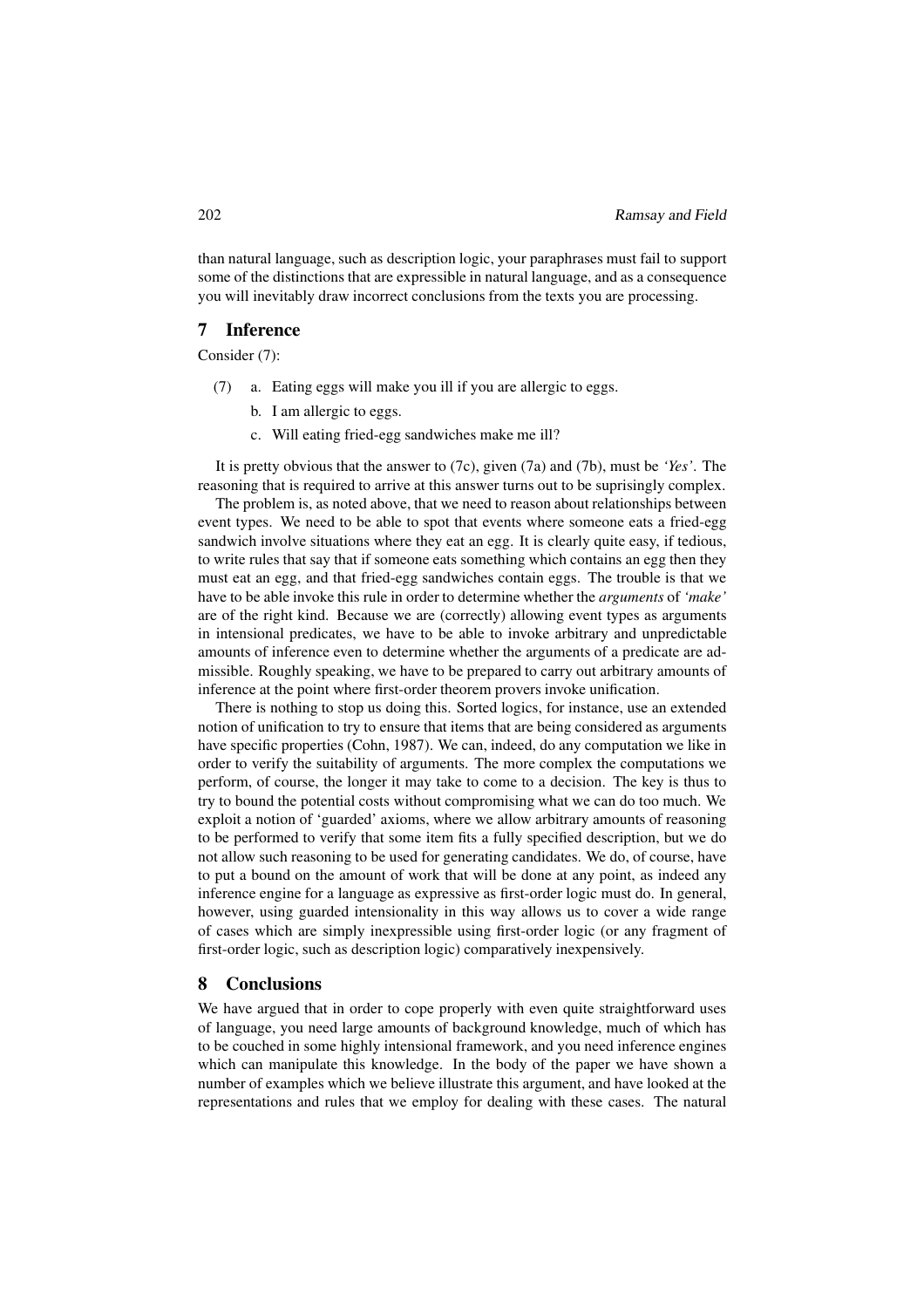question that arises at this point is: that's all very well, but can the approach outlined here be extended to cover a more substantial set of cases?

There are two key issues here. How difficult is it to capture a reasonably substantial body of knowledge within the framework we have outlined, and what will happen to the inference engine when we do?

Writing rules in property theory is very hard work. Writing rules in property theory which will mesh nicely with logical forms obtained from natural language sentences is extremely hard work. If we had to hand-code the rules we want directly in property theory (or indeed in any formal language) then the approach discussed here would, clearly, be impossible to extend to cover more than a handful of cases. Fortunately, however, we have a much easier way of constructing rules. We have, after all, a mechanism for converting natural language sentences into logical forms. So if we state the rules we want in natural language we will obtain logical forms of those rules, and furthermore those paraphrases will automatically be couched in terms which mesh nicely with logical forms obtained from other natural language sentences. Thus (8) produces the rule in Figure 7

(8) Eating Y will make X ill if X is allergic to Y.

```
∀C∀D∃Estate(E,C,λF(allergic(F))) & to(E,D)
      & aspect(now,simple,E)
   \rightarrow \exists G : \{ future(now, G) \}∃Bevent(B,make)
              &θ(B,object,C)
              &θ(B,object1,λH(ill(H)))
              &θ(B,
                  agent,
                   λI ∃Jevent(J,eat)
                        & θ(J,object,D)
                        & θ(J,agent,I))
            &aspect(G,simple,B)
```
Figure 7: Logical form for (8)

Writing rules like (8) is clearly easier than producing formulae like Figure 7 by hand. Writing down all the knowledge you need in order to cope with a non-trivial domain is still a very substantial task, but doing it in English is at least feasible in a way that doing it directly in a formal language is not.

How will the inference engine cope when confronted with thousands of rules? Very large parts of everyday knowledge can, in fact, be expressed pretty much as Horn clauses. Our inference engine converts Horn clauses into (almost) pure Prolog, and there is certainly no problem in using very large sets of Horn clauses converted to this form (a modern Prolog system will cope comfortably with sets of several hundred thousand Horn clauses, and will carry out substantial inference chains involving such sets in small fractions of a second). The only concern here relates to non-Horn clauses (which do not tend to occur all that frequently in rules explaining the relationships between natural language terms) and intensional rules. The fact that most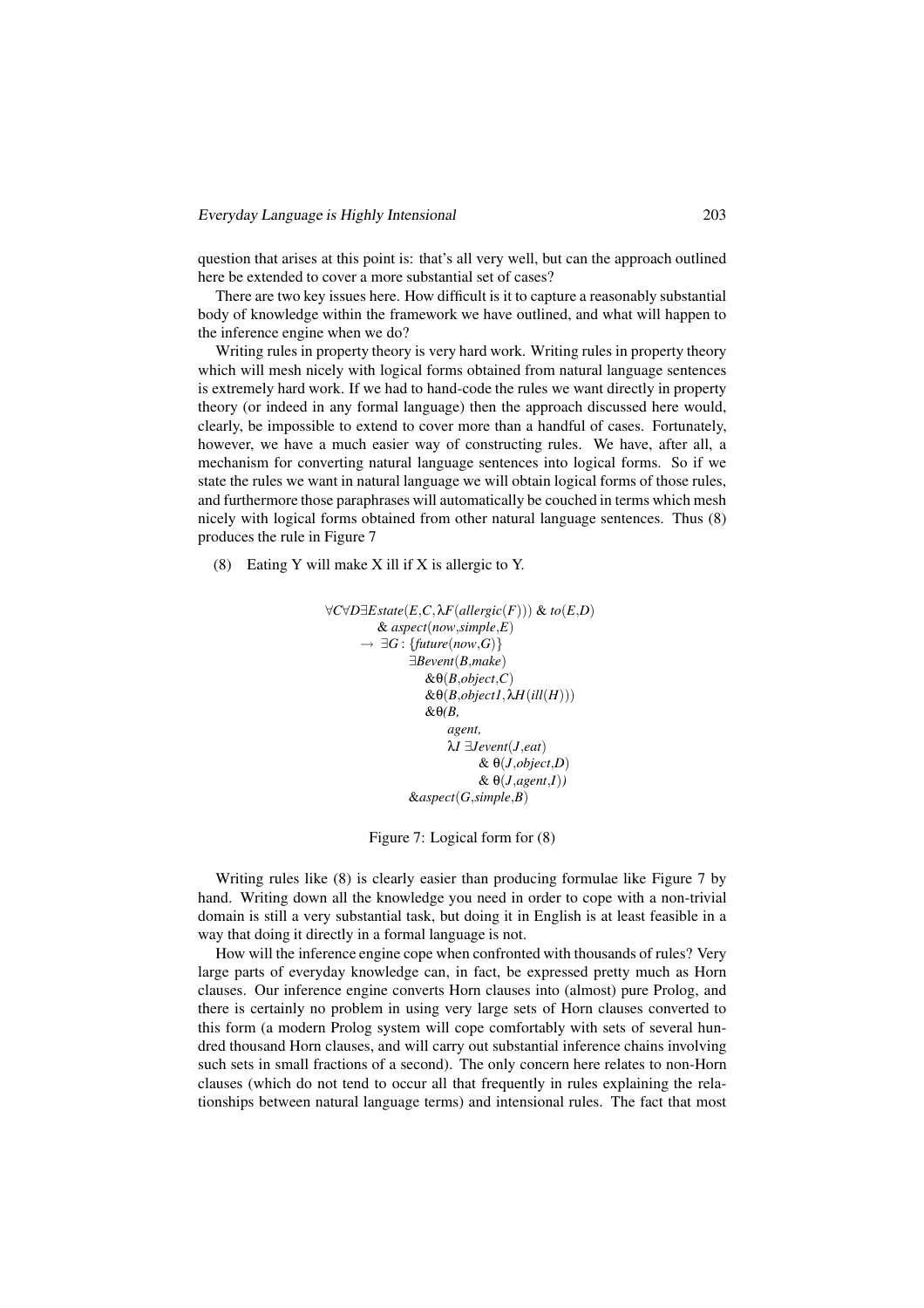intensional rules are guarded has certainly meant that so far we have not encountered any problems when using them, and we are hopeful that this will remain the case.

In any case, there is an alternative question to be answered: what will happen if you *don't* take the approach outlined here? All the phenomena we have discussed are widespread–bare plurals, mutual paraphrases, intensional attitudes all occur all over the place. It is extremely hard to see that systems that rely on surface patterns (either directly, as in textual entailment, or indirectly through shallow parsing/information extraction) can support the kind of reasoning required for getting from *'I have an allergy to eggs.'* to *'It is dangerous for me to eat pancakes'*, so at some point inference based on background knowledge will have to be invoked. There seems little alternative to constructing formal paraphrases that capture the subtleties of natural language in all its glory. If you don't, then you will by definition lose some of the information that was expressed in the text, and that will inevitably mean that you get things wrong. There is no way round it: either you bite the bullet, construct formal paraphrases that capture the content of the input and use them to carry out inference, or you will get some things wrong.

#### References

Aczel, P. (1988). *Non-Well-Founded-Sets*. Stanford: CSLI Publications.

- Barwise, J. and J. Perry (1983). *Situations and Attitudes*. Cambridge, MA: Bradford Books.
- Carlson, G. (1989). On the semantic composition of English generic sentences. In G. Chierchia, B. H. Partee, and R. Turner (Eds.), *Properties, Types and Meaning II: Semantic Issues*, Dordrecht, pp. 167–192. Kluwer Academic Press.
- Cohen, A. (1994). Reasoning with generics. In H. C. Bunt (Ed.), *1st International Workshop on Computational Semantics*, University of Tilburg, pp. 263–270.
- Cohn, A. G. (1987). A more expressive formulation of many sorted logic. *Journal of Automated Reasoning 3*, 113–200.
- Dagan, I., B. Magnini, and O. Glickman (2005). The PASCAL recognising textual entailment challenge. In *Proceedings of Pascal Challenge Workshop on Recognizing Textual Entailment*.
- Davidson, D. (1967). The logical form of action sentences. In N. Rescher (Ed.), *The Logic of Decision and Action*, Pittsburgh. University of Pittsburgh Press.
- Davidson, D. (1980). *Essays on actions and events*. Oxford: Clarendon Press.
- Gazdar, G. (1979). *Pragmatics: Implicature, Presupposition and Logical Form*. New York: Academic Press.
- Jech, T. J. (1971). *Lectures in Set Theory, with Particular Emphasis on the Method of Forcing*. Berlin: Springer Verlag (Lecture Notes in Mathematics 217).